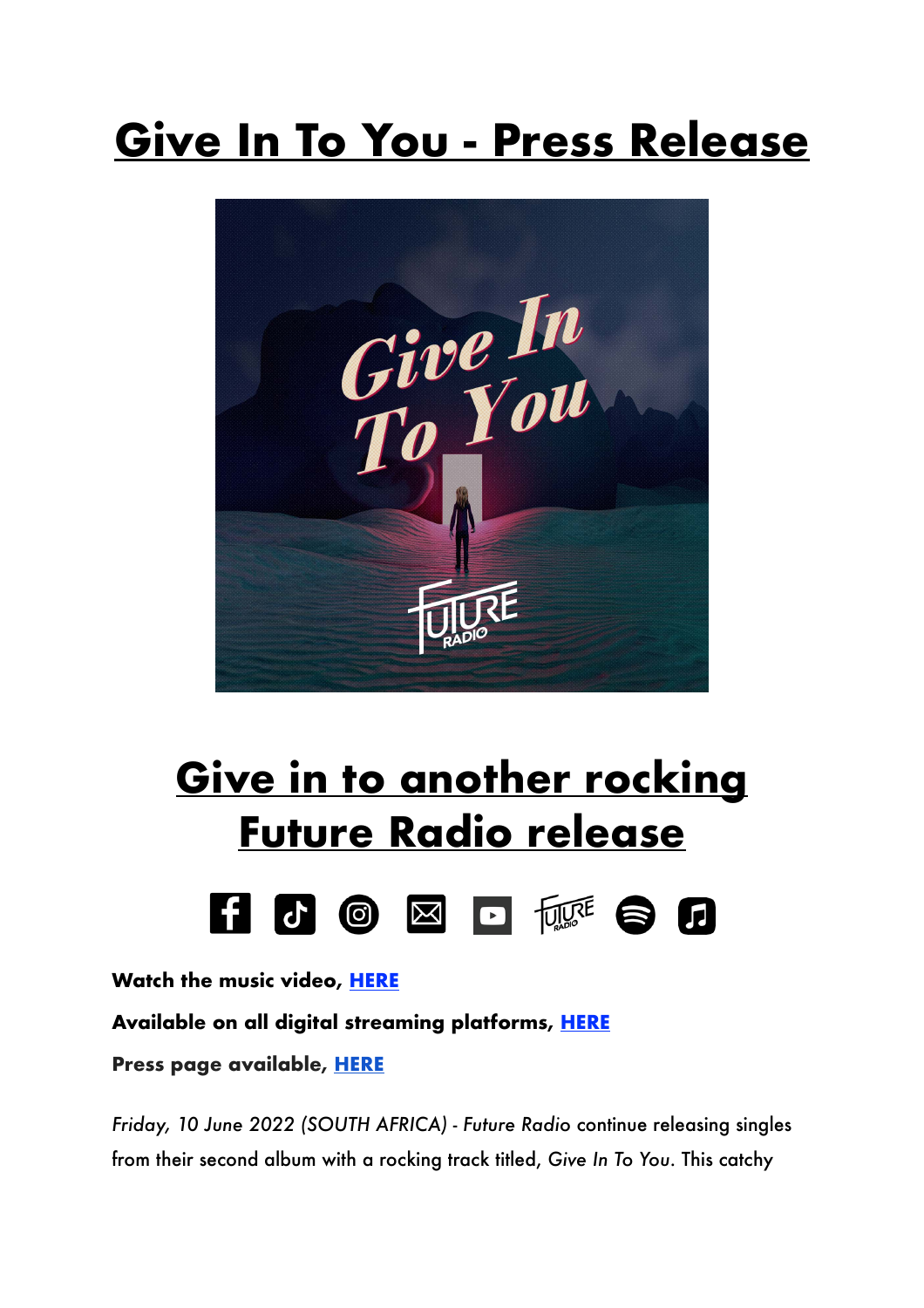modern rock track is a firm crowd favourite at live shows and will certainly translate the same among their ever-expanding listener base. The song deals with the idea of uncontrollably falling in love.

The syncopated verse section, with underlying melodic dissonance, creates a sense of unease and tension which is followed by a driving chorus section representing complete surrender. This contrast supports the lyrical content. The bridge of the song builds gradually and explodes into a melodic and memorable guitar solo.

Johnny, frontman and songwriter, mentions that the music and lyrics just came to him, which in his opinion is normally a great sign. He explains, "I'm of the opinion that writing love songs are cheating because it's such an easy and universal topic, but if the lyrics come naturally, who am I to fight it? It is one of my favourite songs on our second album."

Music aside, Future Radio is earning high praise for their visual storytelling which enhances the listening experience and adds another layer of depth to their already rich narrative. The previous episode ended with the protagonist finding himself in a troublesome situation while waitering. Drikus, guitarist and visual artist, enlightens us on what's up next; "In this episode, we'll see how this ordeal pans out. Even though he is facing various problems on the outside he'll soon realise that the real struggle is from within."

Future Radio's single, *Something To Believe In*, has been topping charts with a #13 on SA Top 40 and #3 on, Phoenix based radio station, Music Mafia. Their out of album release, *Sink The Ship*, received over 6 000 YouTube views, while all the previous releases from their second album, *Identity*, received well over 10 000 Spotify plays each. The band has also been selected as one of the 22 acts, out of 300 applicants, to perform at the annual Fête de la Musique Joburg 2022. Through consistent and clever content, Future Radio now has over 16 000 followers on Instagram. With each new release, this hardworking duo surpasses